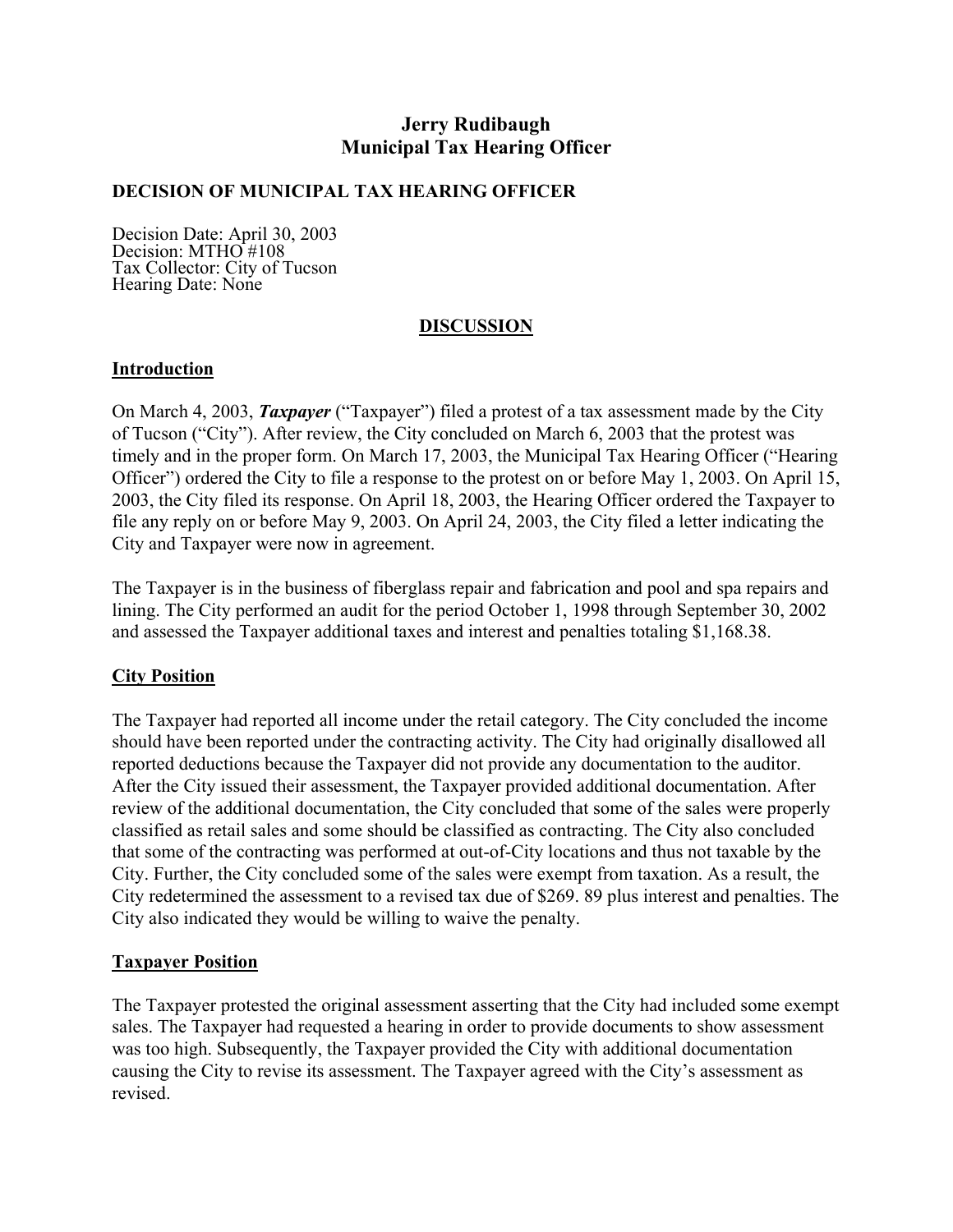#### **ANALYSIS**

The City originally disallowed reported deductions of the Taxpayer because of the lack of documentation. The burden to maintain such documentation is on the Taxpayer. As a result, the City's disallowance was proper. After the Taxpayer produced additional information, it was reasonable and proper for the City to review the information and make revisions where appropriate. Accordingly, the City's revised assessment including waiver of penalties is hereby approved.

## **FINDINGS OF FACT**

- 1. On March 4, 2003, the Taxpayer filed a protest of a tax assessment made by the City.
- 2. After review, the City concluded on March 6, 2003 that the protest was timely and in proper form.
- 3. On March 17, 2003, the Hearing Officer ordered the City to file a response to the protest on or before May 1, 2003.
- 4. On April 15, 2003, the City filed its response.
- 5. On April 18, 2003, the Hearing Officer ordered the Taxpayer to file any reply on or before May 9, 2003.
- 6. On April 24, 2003, the City filed a letter indicating the City and Taxpayer were now in agreement.
- 7. The Taxpayer is in the business of fiberglass repair and fabrication and pool and spa repairs and lining.
- 8. The City performed an audit for the period October 1, 1998 through September 30, 2002 and assessed the Taxpayer additional taxes and interest and penalties totaling \$1,168.38.
- 9. During the audit period, the Taxpayer had income from both retail and contracting activity.
- 10. The City originally disallowed all reported deductions because the Taxpayer did not provide any documentation to the auditor.
- 11. After the City issued their assessment, the Taxpayer provided additional documentation.
- 12. After review of the additional documentation, the City concluded some deductions were proper.